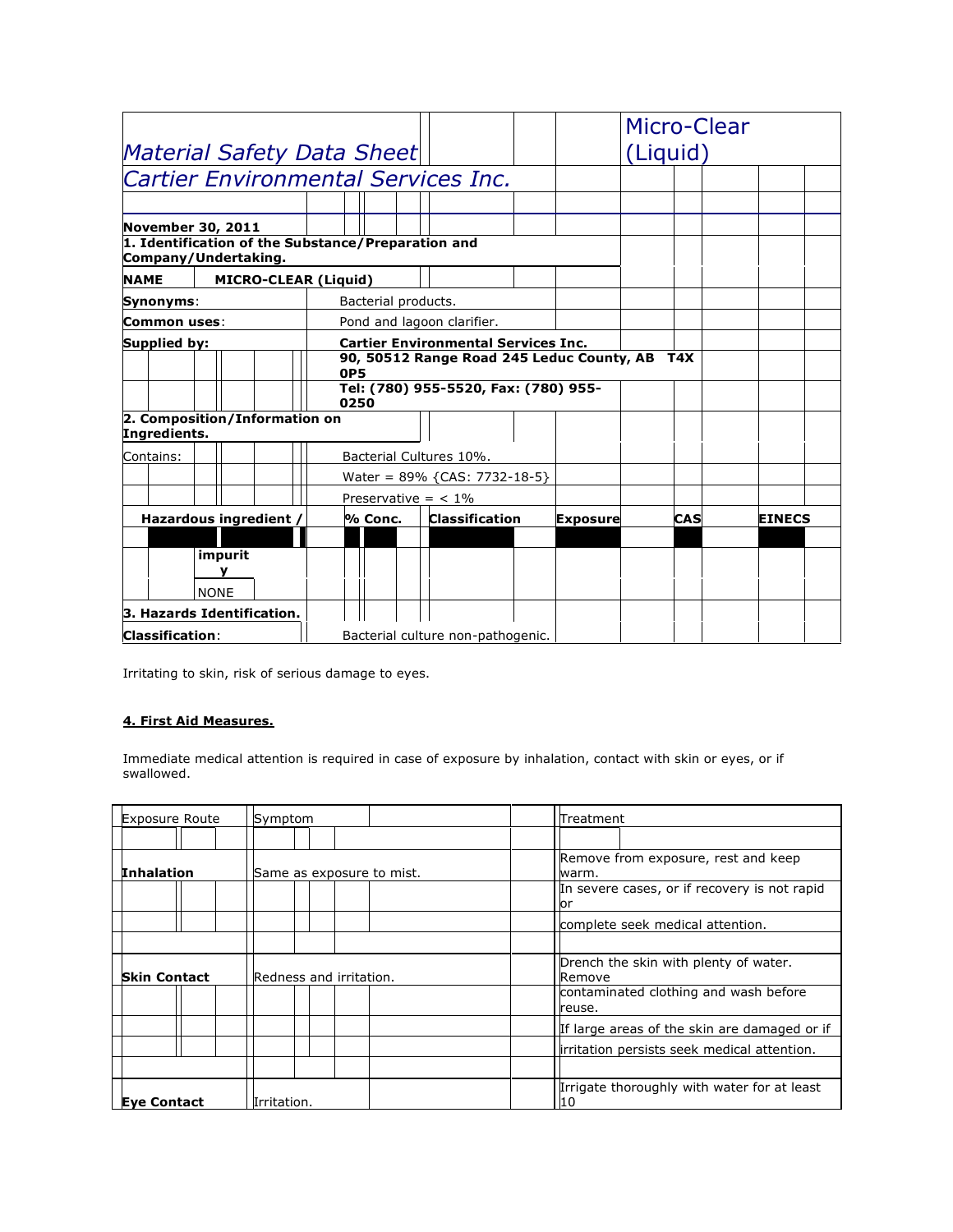|                                                |                                |         |                                                                                                                                                    |                                                                   |                                                                     |             | minutes. Obtain medical attention. Do not     |
|------------------------------------------------|--------------------------------|---------|----------------------------------------------------------------------------------------------------------------------------------------------------|-------------------------------------------------------------------|---------------------------------------------------------------------|-------------|-----------------------------------------------|
|                                                |                                |         |                                                                                                                                                    |                                                                   |                                                                     | delay.      |                                               |
|                                                |                                |         |                                                                                                                                                    |                                                                   |                                                                     |             |                                               |
| <b>Ingestion</b>                               | nausea,                        |         |                                                                                                                                                    | Irritation of gastrointestinal tract,                             |                                                                     |             | Wash out mouth with water. Do not induce      |
|                                                | diarrhea.                      |         |                                                                                                                                                    |                                                                   |                                                                     | tо          | vomiting. If patient is conscious, give water |
|                                                |                                |         |                                                                                                                                                    |                                                                   |                                                                     |             | drink. If patient feels unwell seek medical   |
|                                                |                                |         |                                                                                                                                                    |                                                                   |                                                                     | lattention. |                                               |
|                                                |                                |         |                                                                                                                                                    |                                                                   |                                                                     |             |                                               |
| <b>Immediate Treatment / Antidote:</b>         |                                |         |                                                                                                                                                    | Symptomatic treatment.                                            |                                                                     |             |                                               |
| <b>Delayed Effects:</b>                        |                                |         |                                                                                                                                                    | Bacterial infection.                                              |                                                                     |             |                                               |
| 5. Fire Fighting Measures.                     |                                |         |                                                                                                                                                    |                                                                   |                                                                     |             |                                               |
|                                                | <b>Suitable Extinguishers:</b> |         | Water.                                                                                                                                             |                                                                   |                                                                     |             |                                               |
| <b>Hazardous Combustion Products:</b>          |                                |         |                                                                                                                                                    |                                                                   | None in normal use. Fire creates fumes including carbon dioxide and |             |                                               |
|                                                |                                |         |                                                                                                                                                    | sulfur dioxide.                                                   |                                                                     |             |                                               |
| <b>Special Equipment for Fire</b><br>Fighting: |                                |         | Self contained breathing apparatus.                                                                                                                |                                                                   |                                                                     |             |                                               |
| <b>6. Accidental Release</b><br>Measures.      |                                |         |                                                                                                                                                    |                                                                   |                                                                     |             |                                               |
| <b>Personal Precautions:</b>                   |                                |         |                                                                                                                                                    | Wear appropriate PPE - See Section 8.                             |                                                                     |             |                                               |
| <b>Environmental Precautions:</b>              |                                |         | The bacteria and carriers are naturally occurring and should not pose an                                                                           |                                                                   |                                                                     |             |                                               |
|                                                |                                |         |                                                                                                                                                    | environmental risk.                                               |                                                                     |             |                                               |
| <b>Clean up Procedure:</b>                     |                                |         | labeled                                                                                                                                            | Vacuum or sweep up avoiding generation of mist. Place in suitable |                                                                     |             |                                               |
|                                                |                                |         | containers and hold for waste disposal. Wash spill site with water.<br>If<br>bacterial contamination is an issue use chlorine to kill the bacillus |                                                                   |                                                                     |             |                                               |
|                                                |                                | spores. |                                                                                                                                                    |                                                                   |                                                                     |             |                                               |

| <b>Material Safety Data Sheet</b>                  |                                        | Micro-Clear (Liquid)                                     |  |  |
|----------------------------------------------------|----------------------------------------|----------------------------------------------------------|--|--|
| <b>Cartier Environmental Services</b>              |                                        |                                                          |  |  |
| Inc.                                               |                                        | Page 2                                                   |  |  |
|                                                    |                                        |                                                          |  |  |
| 7. Handling &<br>Storage.                          |                                        |                                                          |  |  |
| <b>Handling</b>                                    | Ventilation: Good general ventilation. |                                                          |  |  |
|                                                    |                                        | Recommended procedures & equipment: avoid creating mist. |  |  |
|                                                    |                                        | 0 deg C to 40 deg C for product viability                |  |  |
| <b>Storage</b>                                     | Temperature range:                     | only.                                                    |  |  |
|                                                    | <b>Humidity range: all.</b>            |                                                          |  |  |
| Keep away from:                                    | See Section 10.                        |                                                          |  |  |
| Suitable storage Media:                            | Original container with closed lid.    |                                                          |  |  |
| Precautions against static discharge: recommended. |                                        |                                                          |  |  |

# **1. Exposure Controls/Personal**

**Protection. Exposure standards**:

**Type**

**Component LTEL (8h TWA) STEL (15 mins)**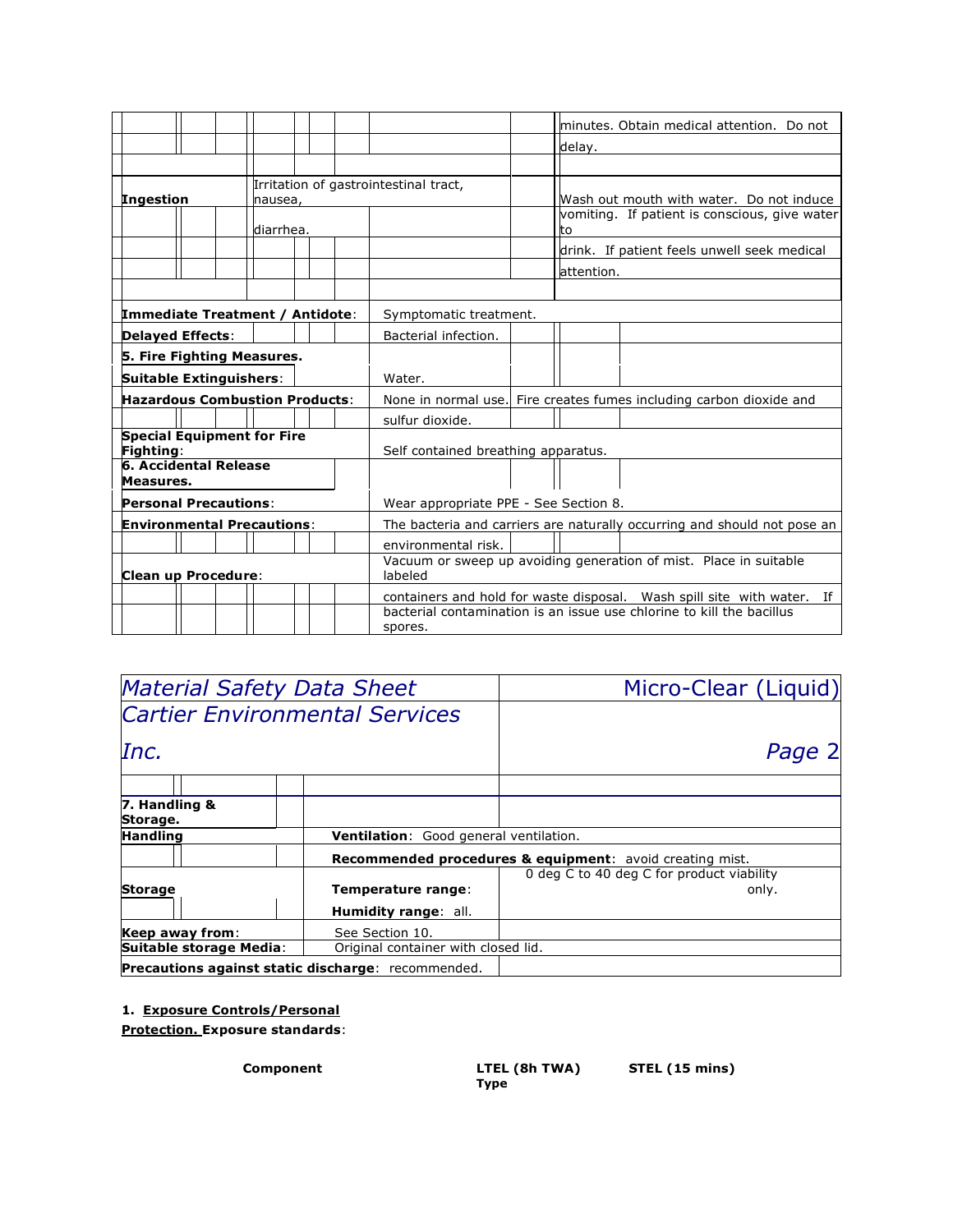## None

## **Personal Protective Equipment**:

| <b>Respiratory:</b> | Dust mask.                                |
|---------------------|-------------------------------------------|
| Hand:               | Wash hands after use. Gloves recommended. |
| Eye:                | Safety glasses or goggles recommended.    |

**Skin:** Wash after exposure. Overalls and boots recommended.

**Environmental Controls**: Users should be aware of environmental considerations and their duties under the environmental protection act.

**Hygiene Measures**: Always wash thoroughly after handling chemicals.

## **9. Physical & Chemical Properties.**

| <b>Appearance</b>                | Water like liquid, straw                                       |
|----------------------------------|----------------------------------------------------------------|
|                                  |                                                                |
| <b>Odor</b>                      | Earthy                                                         |
|                                  |                                                                |
| рH                               | Neutral 8.0                                                    |
|                                  |                                                                |
| <b>Boiling Point/range</b>       | Similar to water                                               |
|                                  |                                                                |
| <b>Melting Point/range</b>       | Similar to water                                               |
|                                  |                                                                |
| <b>Flash point</b>               | Not Applicable                                                 |
|                                  |                                                                |
| <b>Flammability</b>              | Not flammable under normal conditions of storage and handling. |
|                                  |                                                                |
| <b>Auto-ignition temperature</b> | Not Applicable                                                 |
|                                  |                                                                |
| <b>Explosive limits</b>          | Not Applicable                                                 |
|                                  |                                                                |
| <b>Oxidizing Properties</b>      | None                                                           |
|                                  |                                                                |
| <b>Vapour Pressure</b>           | Similar to water                                               |
|                                  |                                                                |
| <b>Relative density</b>          | 1.01                                                           |
|                                  |                                                                |
| Solubility in water              | Soluble. Disperses in water.                                   |
|                                  |                                                                |
| Solubility in solvent            | Not soluble                                                    |
|                                  |                                                                |
| <b>Partition coefficient</b>     | Not Applicable                                                 |
|                                  |                                                                |
| <b>Viscosity</b>                 | Similar to water                                               |
|                                  |                                                                |
| <b>Vapour density</b>            | Similar to water                                               |
|                                  |                                                                |
| <b>Evaporation rate</b>          | Similar to water                                               |
|                                  |                                                                |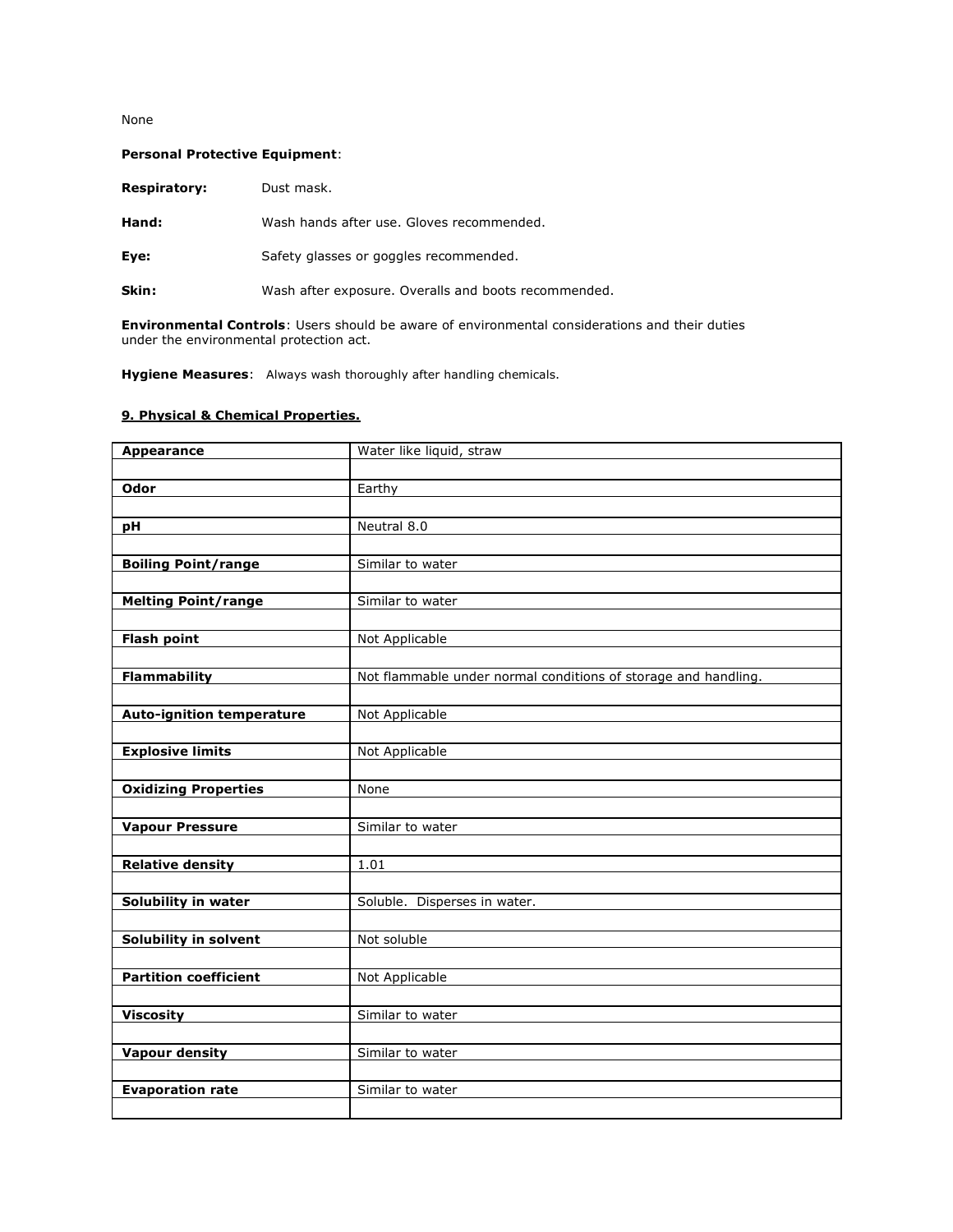| Conductivity |
|--------------|
|              |
|              |

**Similar to water** 

| <b>Material Safety Data Sheet</b>          | Micro-Clear (Liquid)                                      |                                                                     |  |  |
|--------------------------------------------|-----------------------------------------------------------|---------------------------------------------------------------------|--|--|
| <b>Cartier Environmental Services Inc.</b> |                                                           | Page 3                                                              |  |  |
|                                            |                                                           |                                                                     |  |  |
| 10. Stability &<br>Reactivity.             |                                                           |                                                                     |  |  |
| Stability:                                 |                                                           | Stable under normal storage and handling conditions.                |  |  |
| <b>Conditions to avoid:</b>                | Avoid                                                     | Accumulations of product in enclosed spaces and generation of mist. |  |  |
|                                            | contact with oxidizing chemicals.                         |                                                                     |  |  |
| <b>Materials to avoid:</b>                 | Acids and Alkalies may inactivate the bacterial cultures. |                                                                     |  |  |
| Hazardous decomposition products:          | Oxides of carbon and sulfur.                              |                                                                     |  |  |

## **11. Toxicological Information.**

**Toxological effects:** Low Acute oral toxicity although ingestion will cause irritation of the gastrointestinal tract and may result in nausea and diarrhea. May cause mild mechanical irritation to eyes, skin and mucous membranes. May cause irritation from allergic reaction, especially to people that have a history of allergic reaction.

| LDLo                               |                               |                                                               |             |               |
|------------------------------------|-------------------------------|---------------------------------------------------------------|-------------|---------------|
| LD <sub>50</sub>                   | Greater than 2000<br>mg/kg    | oral-rat                                                      | skin-rabbit |               |
| 12.                                | Ecological<br>Information.    |                                                               |             |               |
|                                    | <b>Environmental Effects:</b> | Minimal impact under normal conditions of use and<br>storage. |             | The bacterial |
|                                    |                               | cultures are naturally occurring soil type organisms.         |             | The other     |
|                                    |                               | components are unlikely to bio-accumulate and bio-degradable. |             |               |
|                                    | Mobility:                     | Disperses in water.                                           |             |               |
|                                    | Degradability:                | Contents are bio-degradable.                                  |             |               |
| <b>Bio-accumulative potential:</b> |                               | Not likely.                                                   |             |               |
|                                    | <b>Aquatic Toxicity:</b>      | Not known.                                                    |             |               |

### **13. Disposal Considerations.**

**Substance:** Via an authorized waste disposal contractor to an approved waste disposal site, observing all local and national regulations.

| <b>Container:</b>           | As substance.                                 |
|-----------------------------|-----------------------------------------------|
| 14. Transport               |                                               |
| Information.                | Not regulated for transport.                  |
| UN number                   | <b>Class</b>                                  |
| <b>Primary Hazard</b>       | <b>Subsidiary Hazard</b>                      |
|                             | <b>Emergency Action</b>                       |
| <b>Packing Group</b>        | Code                                          |
| H.I. Number                 | <b>Marine Pollutant</b>                       |
| <b>Proper Shipping name</b> | Pond and lagoon clarifier, bacterial culture. |
| 15. Regulatory Information. |                                               |
| <b>Label Name</b>           | MICRO-CLEAR (Liquid)                          |
| <b>Symbols</b>              | no risk or safety phrases stipulated          |
| <b>Risk Phrases</b>         | no risk or safety phrases stipulated          |
| <b>Safety Phrases</b>       | no risk or safety phrases stipulated          |